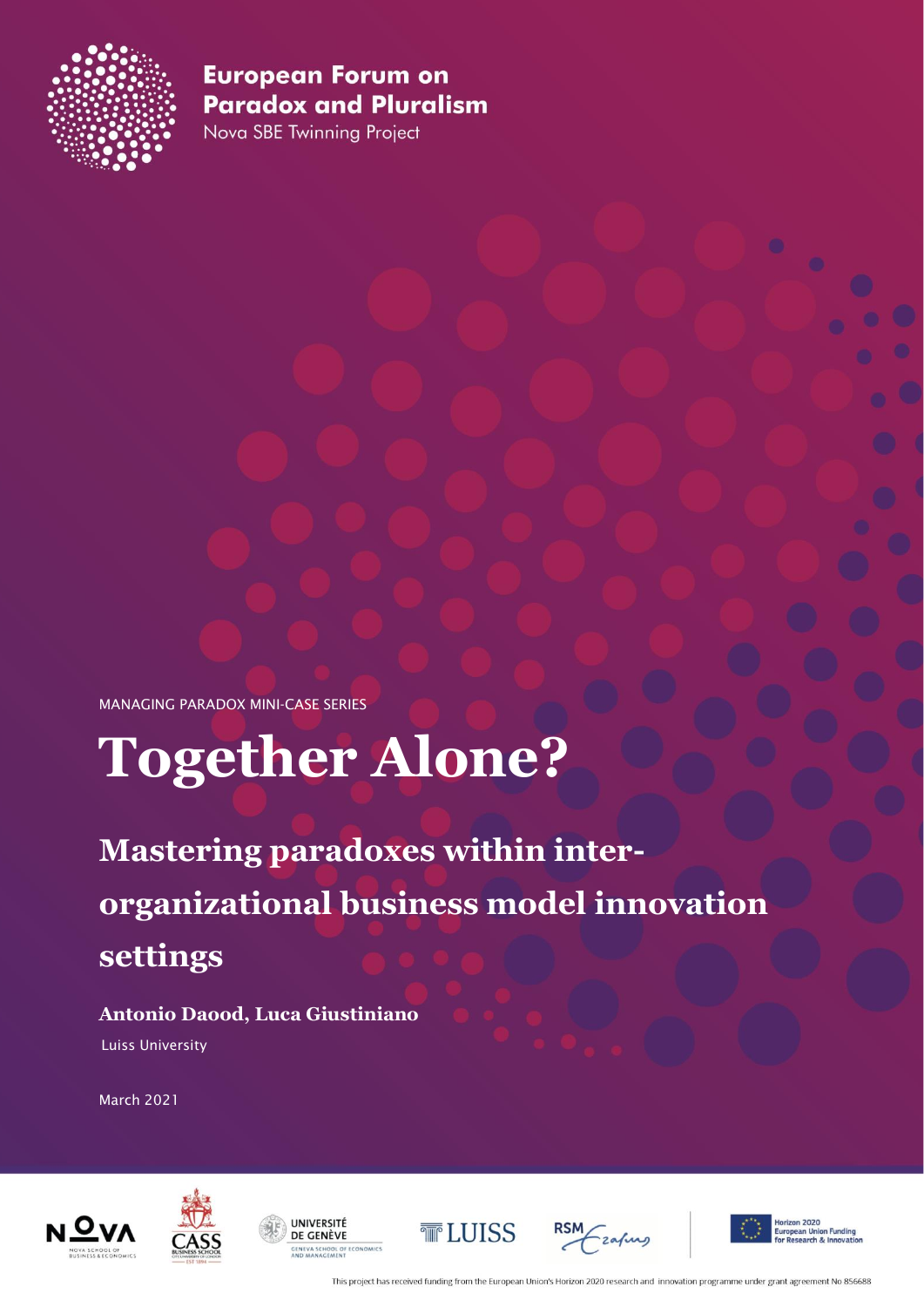

Nova SBE Twinning Project

#### **THE CASE1**

Velasca is a shoe making company. But a closer examination reveals a digital native vertical brand (DNVB) that disintermediates the leather-footwear industry's value chain with an innovative direct-to-consumer business model<sup>2</sup>. Velasca is a client-centric data-driven company that harnesses organizational design and digital technologies to move made in Italy shoes directly from producer to consumer. By skipping intermediaries (i.e., wholesalers), it can market shoes with a higher quality-price ratio than firms that use conventional distribution chains. From an organizational design standpoint, Velasca currently orchestrates an alliance involving a logistics operator and

nine co-located, small-sized artisanal manufacturers. Besides handling coordination, Velasca drives the processes of digital marketing, omnichannel sales, customer relationship management, and new product development.



Velasca started

Figure 1. Velasca shoes. Source: *Velasca Courtesy*

marketing and selling its branded shoes online in 2013, thanks to a brilliant idea and a partnership with a small-sized artisanal manufacturer on the production side and a reliable, large-sized logistics partner for handling transportation and quality control. Having spent the first seed funding on a month-long temporary store, Velasca realized the power of omnichannel retailing and, in 2014, opened its first physical flagship store in Milan. From that point on, Velasca experienced exponential growth: two additional

**UNIVERSITÉ** 

DE GENÈVE

**GENEVA SCHOOL OF ECONO**<br>AND MANAGEMENT

[https://www.youtube.com/watch?v=atlomMU\\_GrM](https://www.youtube.com/watch?v=atlomMU_GrM)] or "The Velasca journey: from our artisans to you" [Available at: https://www.youtube.com/watch?v=Jb-69YPRNwF











<sup>&</sup>lt;sup>1</sup> This case is based on the following sources of information:<https://www.velasca.com/>; Daood A. (2020). Made in Italy, strategia e tradizione: L'innovazione strategico-organizzativa nelle microimprese e nelle piccole imprese vitivinicole e calzaturiere tra cambiamento e "non-cambiamento". Ph.D. thesis, Sapienza University of Rome.

<sup>&</sup>lt;sup>2</sup> See "Velasca | Middlemen raise prices, we skip them" [Available at: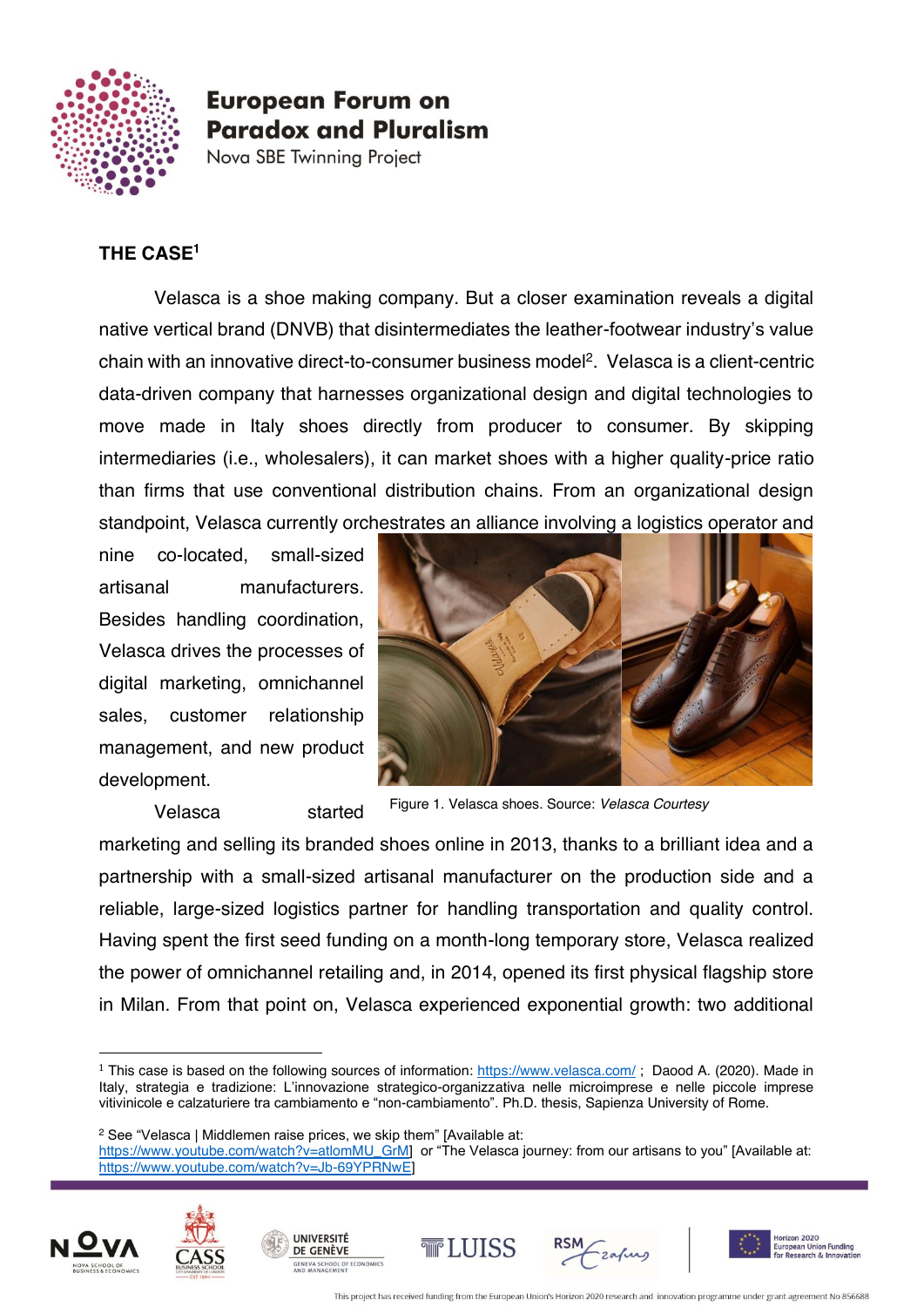

Nova SBE Twinning Project

manufacturers started making Velasca shoes, and three new flagship stores were opened by 2018.

The three small-sized artisanal firms involved in the manufacture of Velasca shoes share a similar history, and they are located in the very same village. They are family businesses that were established between the 70s and the 90s. However, after a period of flourishing growth driven by the advent of the internet and international trade fairs, they incurred huge losses as a result of the financial crises (of 2008-2009 and 2014). When their individual paths crossed with that of Velasca, it was like a rebirth.

They took a while to grasp the change required in the production logic they had been used to for decades. The inverted bi-seasonal production process (e.g., summer production for the winter collection, and vice versa) and the related plans, programmed well in advance, were disrupted by the new marketing logic, which required a reduction in production time and an increase in desired product quality. In addition to the support provided by Velasca, the logistics partner was also crucial in smoothing out the transitional challenges: for instance, by allowing for multiple pick-ups on a single order, it helped the three manufacturers to mitigate production delays. The changes in each firm's business model were functional to the overarching inter-organizational business model innovation. However, this was not the sole issue.

Initially, the artisans were all manufacturing the same shoe models, but they looked quite different (as would be the case in handmade production). As well as the visible differences between pairs of the same shoe model, competing attitudes started to emerge: the firms were running ahead with production to obtain the next order and snatch it from the others – to show them "who was the best." Building on its growing product portfolio, Velasca started to order each model from a single manufacturer, thereby enhancing their production efficiency through increased specialization and discouraging competitive attitudes. At the same time, by cultivating the aim of "growing together" and "being family," Velasca managed to promote cooperative behavior: the artisans began to help each other when they were struggling to meet production deadlines and started to share best practice on production techniques.





**UNIVERSITÉ** 

DE GENÈVE **GENEVA SCHOOL OF ECONOMICS** 





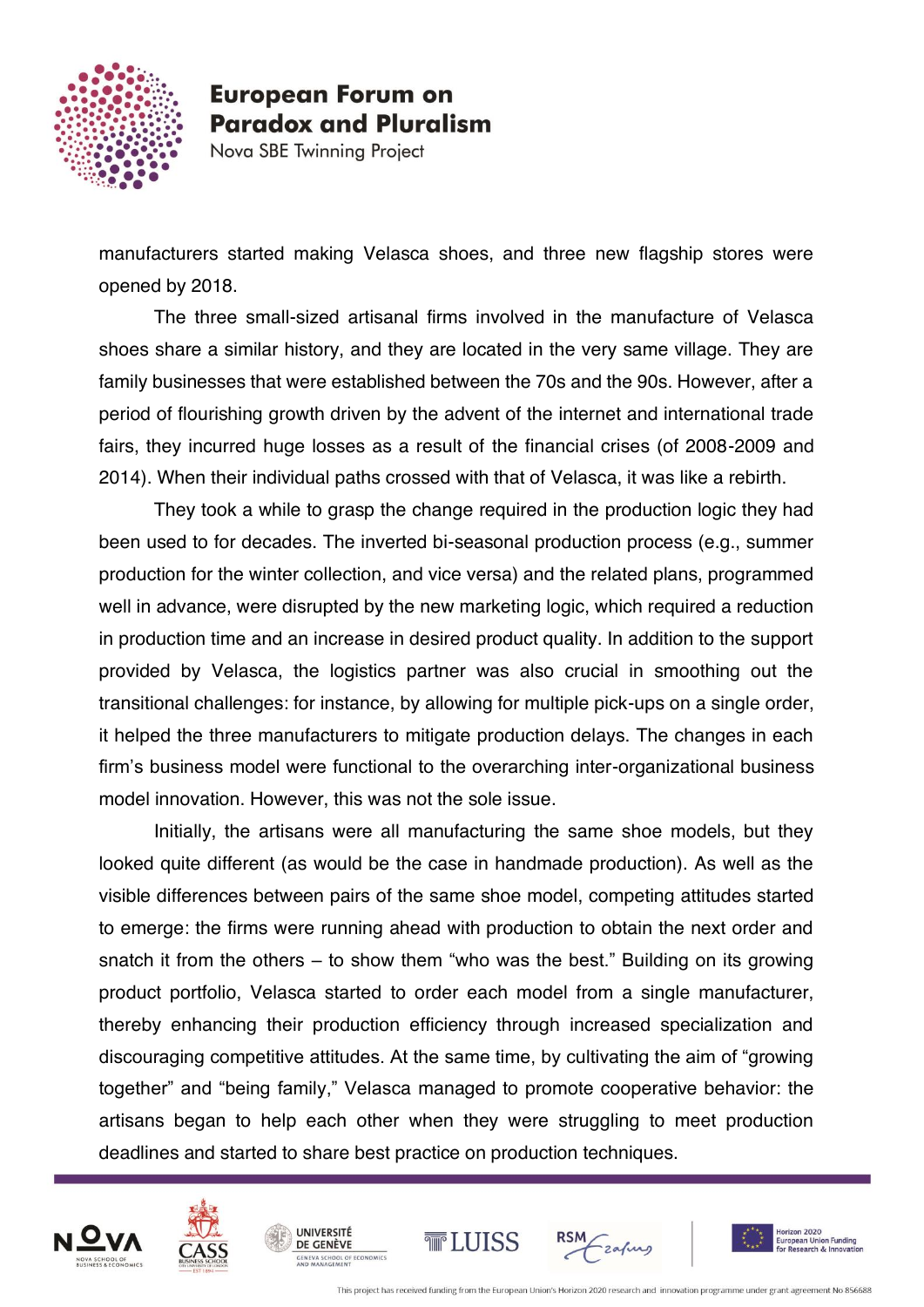

Nova SBE Twinning Project

By 2021 Velasca managed both to turn competitive attitudes into collaborative behavior among the three initial manufacturing firms and to involve six new small-sized artisanal producers located in the very same industrial district – thus meeting the tremendous demand that led the company to open 11 flagship stores, two of which were outside Italy (in London and Paris).

#### **The case of Velasca raises some important questions**:

- *Being both single and multiple*? Velasca managed to turn the individualistic, competitive attitudes that emerged among manufacturing partners into collaborative behavior by adopting solutions that simultaneously resulted in separation and unity among them at the same time. How can organizations handle paradoxes "by design"?
- *Playing both small and big games*? The case shows that relatively small changes in the single firms' business models can result in a disruptive overarching interorganizational business model. Can inter-organizational alliances represent a small-change/big-impact solution for established traditional firms?

#### **Additional issues to be noted and incorporated in the discussion**:

• *Being both 'I' and 'we'*? Intuitively one might expect friction to arise among partners of an alliance between whom differences exist, for example in terms of size (small vs. large firms), life-cycle stage (new ventures vs. incumbents), and the technological intensity of the industry (low-tech vs. high-tech). One would expect to see friction arise less where there is similarity. Why does this happen?











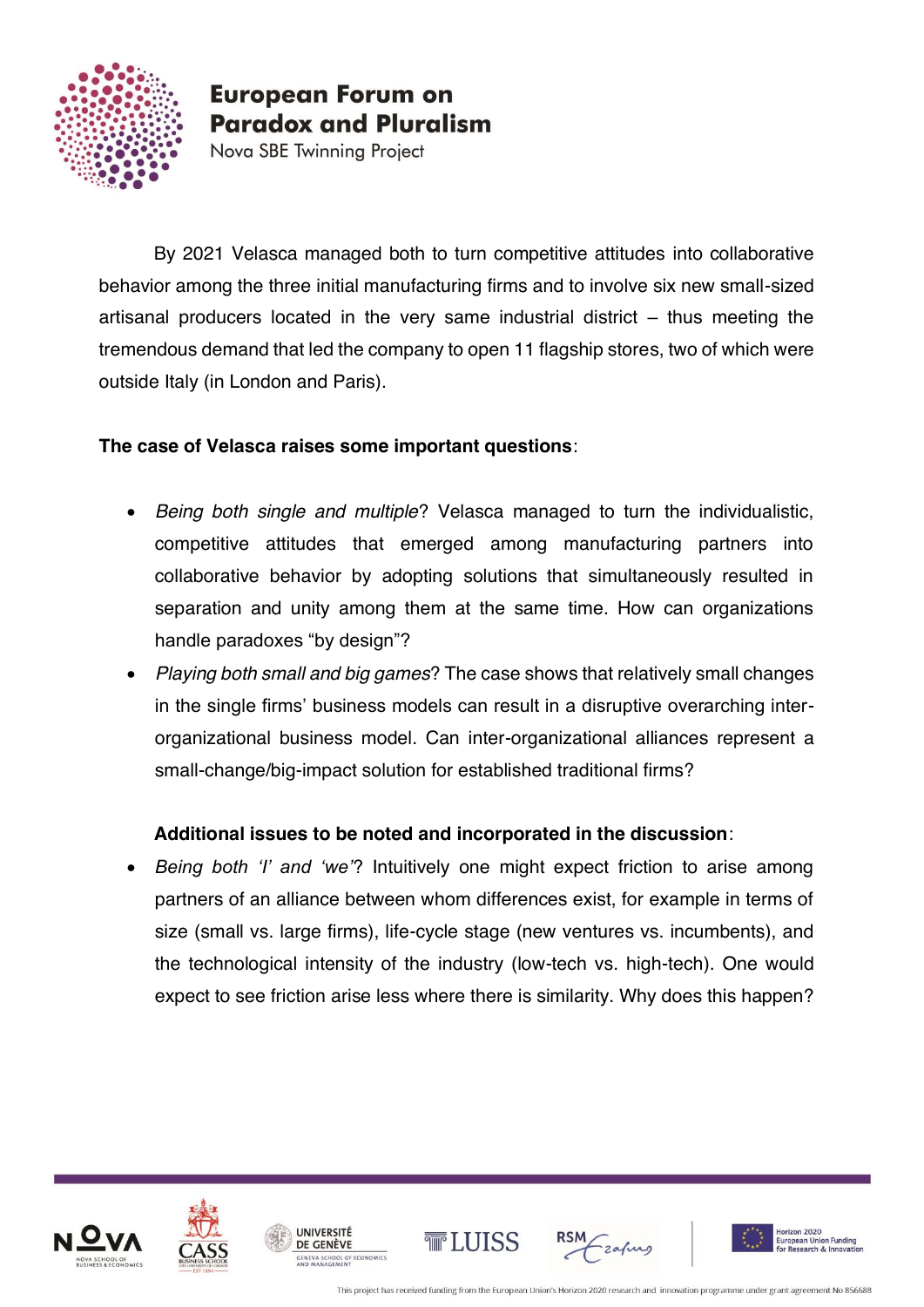

Nova SBE Twinning Project

#### **Useful sources:**

Cunha, M. P., Giustiniano, L., Rego, A., & Clegg, S. (2017). Mission impossible? The paradoxes of stretch goal setting. *Management Learning*, 48(2), 140-157. Cunha, M. P., & Putnam, L. L. (2019). Paradox theory and the paradox of success. *Strategic organization*, 17(1), 95-106.

#### **About the authors:**

*Antonio Daood* is Research Fellow at the Department of Business and Management, Luiss University, Rome, Italy

*Luca Giustiniano* is Full Professor of Organization Studies at the Department of Business and Management, Luiss University, with specialization in resilience and organizational design.